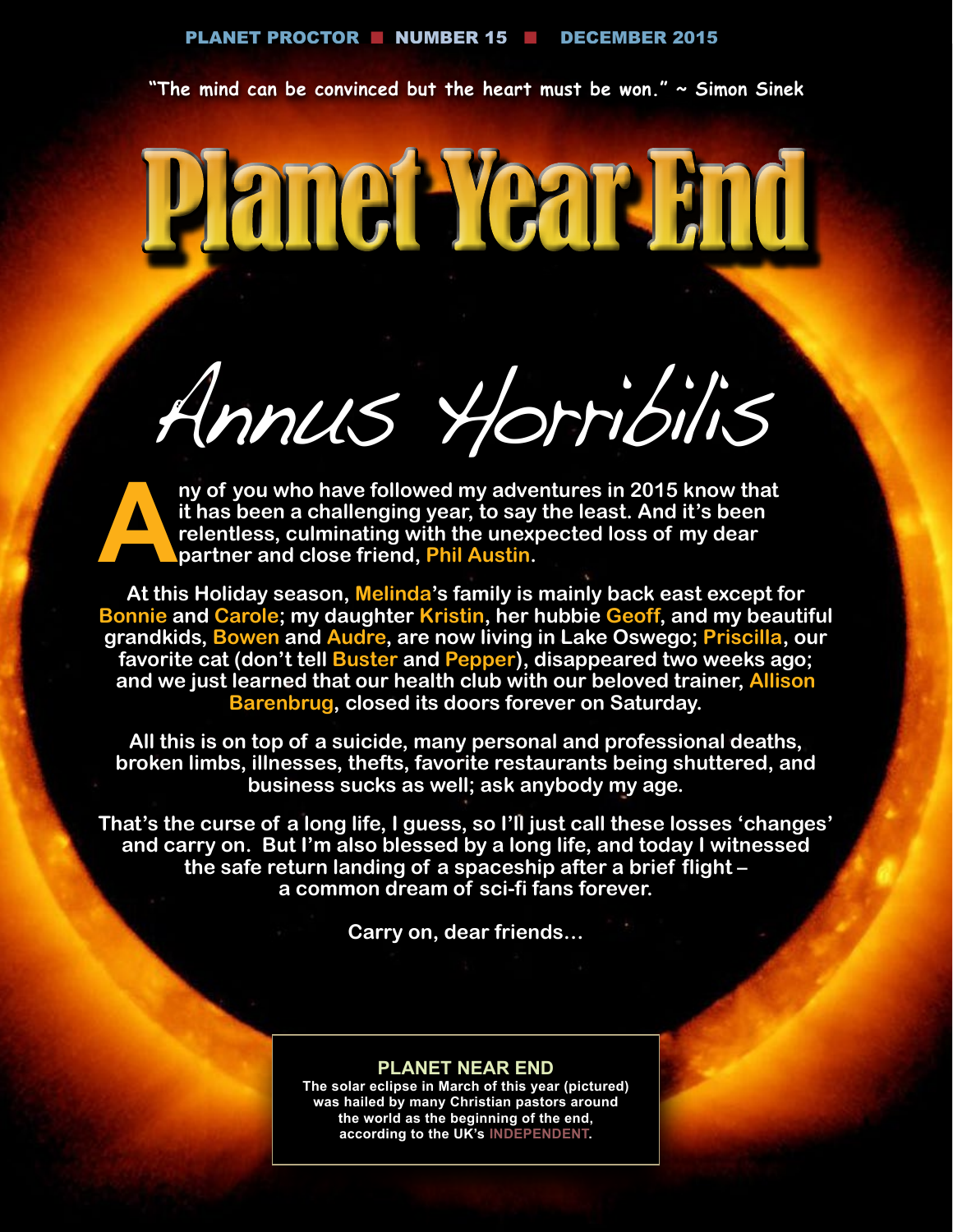# **TOP TEN EXCUSES OF 2015**

According to a **Harris** poll/**CareerBuilder** survey, these are the best explanations for tardiness and other labor transgressions this past year:

- **1** Employee said his **grandmother poisoned him** with ham.
- **2** Worker claimed to be **stuck under the bed**.
- **3** Employee said he broke an arm while trying to grab **a falling sandwich**.
- **4** Worker claimed the **universe was telling** him to take a day off.
- **5** Employee said his wife learned he was **cheating**, so

he had to recover his belongings from a dumpster.

- **6** Worker said she **poked herself in the eye** while combing her hair.
- **7** Employee said his wife put all his **underwear in the washer**.
- **8** Worker said **the meal** he prepared for the company potluck turned out badly.
- **9** Employee said she went to the beach because a doctor said she **needed more vitamin D**.
- **10** Worker said her **cat was stuck** inside the dashboard of her car.

 I didn't read for "Keep Farts Funny"- an industrial. **~ Phil's Phunny Pharts**

One fateful night, his heavy drinking led him to his favorite tavern where he commiserated with the bartender about his plight. "I don't know, Fred. I think it's over for me. I can't seem to come up with any more stories. I'm finished! I'm through! … Make me a Martini."

The barman replied, "Olive or twist?"

"There is nothing in the world so irresistibly contagious as laughter and good humor." **~ Charles Dickens**

# IN A JUGULAR VEIN

Texas State trooper pulled a<br>car over on I-35 about 2 mile<br>south of Waco, Texas. When<br>the trooper asked the driver why be car over on I-35 about 2 miles south of Waco, Texas. When the trooper asked the driver why he was speeding, the driver said he was a juggler on his way to Austin to do a charity show for the Shrine Circus and didn't want to be late.

The trooper told the guy he was fascinated by juggling and said if the driver would do a little performance, he wouldn't give him a ticket. The guy said he'd love to, but his equipment had

been sent ahead. So the officer said, "I've got some flares in the trunk, could you use them?" The juggler said "Sure," so the trooper took out five flares and lit 'em up.

While the man was doing his act, a car pulled over;

LATE BROKEN NEW\$

**he Firesign Theatre** is pleased to announce an end-of-year GOING OUT OF BOZO SALE, in which we've added 20 new items to our store, including CDs! Audiocassettes! Videotapes! And Records! (Remember Those?) There are in-print items, out-of-print items, signed items, and rarities, such as a cache of recently uncovered Hi-Fi Stereo Mobile Fidelity Sound Lab CDs!

And **[VISIT THE SITE](http://firesigntheatre.com/firesale/firesale.php)** for upcoming announcements about a special eBay auction coming soon!

Whitney Houston died in 2011 but will go on tour next year – as a hologram. **~ Phil's Phunny Phacts** 

#### WHAT THE DICKENS

little known anecdote about **Charles Dickens** is<br>that a few years after the publication of A Christnes<br>Carol in 1843, Charles descended into a deep that a few years after the publication of *A Christmas*  Carol in 1843, Charles descended into a deep depression about his writer's block.

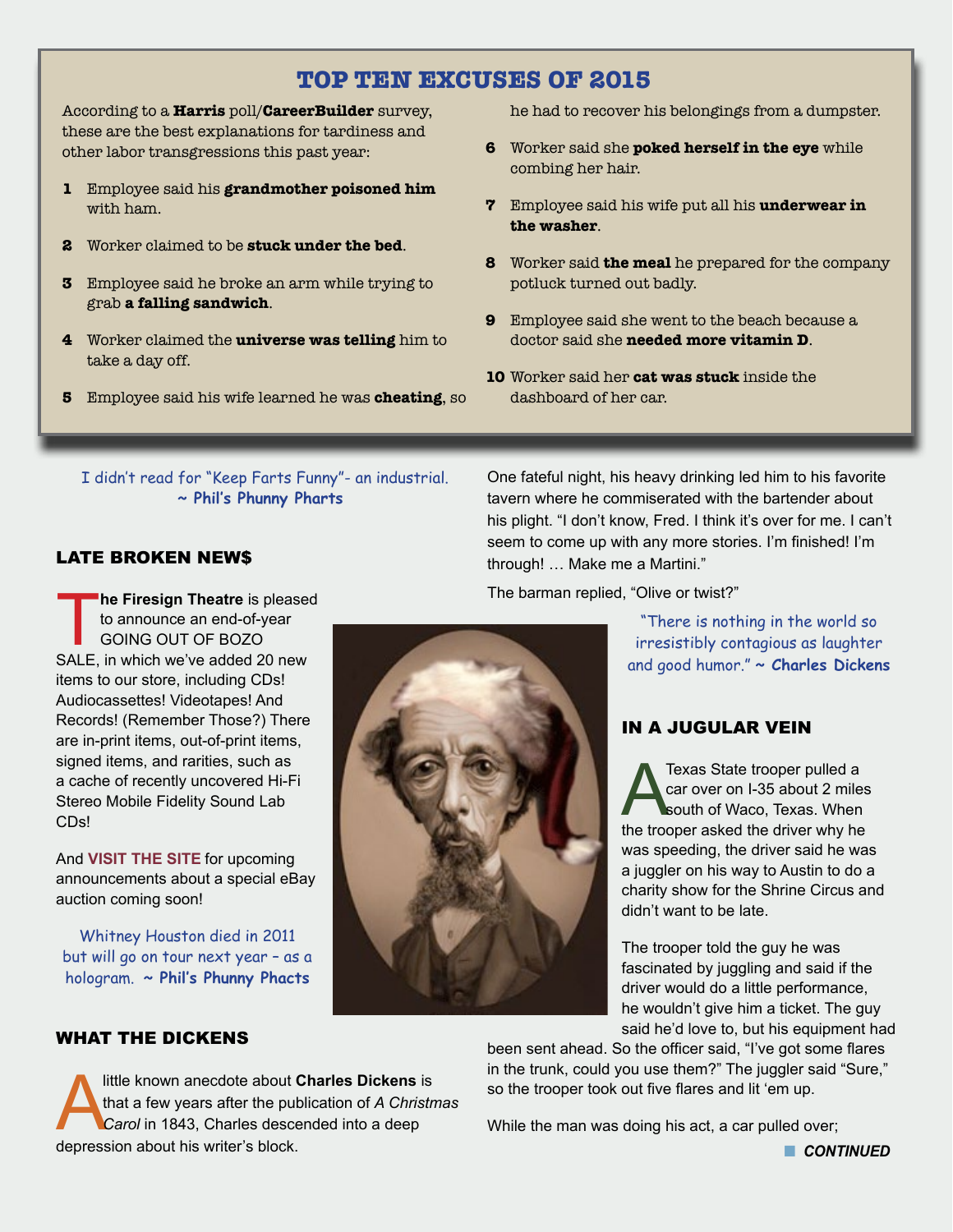and a drunken good old boy staggered out to watch the performance. After the show he stumbled over to the officer's car, opened the rear door and flopped himself in. The trooper observed him and went over to ask him what he thought he was doing.

"You might as well take my ass to jail," the drunk replied, "'cause there ain't no way I can pass that test."

One dog said to another, "Sometimes I feel like a muzzle-less child." **~ Phil Proctor**

### AND THE HEAT GOES ON

A

The Arctic Ocean is warming up, icebergs are growing scarcer and in some places the seals are finding the water too hot, according to a report to the **Commerce Department** yesterday from the Consulate at Bergen, Norway.

Reports from fishermen, seal hunters, and explorers all point to a radical change in climate conditions and hitherto unheard-of temperatures in the Arctic zone. Exploration expeditions report that scarcely any ice has been met as far north as 81 degrees 29 minutes.

Soundings to a depth of 3,100 meters showed the gulfstream still very warm. Great masses of ice have been replaced by moraines of earth and stones, the report continued, while at many points well-known glaciers have entirely disappeared.

Very few seals and no white fish are found in the eastern Arctic, while vast shoals of herring and smelts, which have never before ventured so far north, are being encountered in the old seal fishing grounds. Within a few years it is predicted that due to the ice melt the sea will rise and make most coastal cities uninhabitable.

*This report was from* The Washington Post, *November 2, 1922 - 93 years ago.*

"Indigenous people have known for thousands of years about how to care of our planet. The rest of us have a lot to learn, and no time to waste." **~ Canadian Prime Minister Trudeau**

#### IT'S NEVER TOO LATE

Christmas, and the husband wandered off as his<br>wife was standing in line, saying something about<br>heing back in a little bit. After she made it through the Christmas, and the husband wandered off as his wife was standing in line, saying something about being back in a little bit. After she made it through the line her husband wasn't back yet, and since they still had more shopping to do together, the wife called his cell phone.

"Where are you?" she asked, and he replied, "You remember the jeweler's we went into about 10 years ago where you fell in love with that diamond necklace – the one I couldn't afford at the time but said that one day I would get for you?"

Tears started to flow down her cheeks and she got all choked up. "Yes, I do remember that shop," she replied.

"I'm in the bar next door to it."

"Snarls and strife must be at an end! In peace alone can this earth mend." ~ **L. Ron Hubbard**, "Battlefield Earth"

# B.O.O.M.E.R.S ON THE BENCH

Wegin a three-day strike on Wednesday in a three-day strike on Wednesday in a dispute over the number of virgins they are in the affectife. Emergency talks have so far begin a three-day strike on Wednesday in a dispute over the number of virgins they are entitled to in the afterlife. Emergency talks have so far failed to produce an agreement.

The unrest began last Tuesday when **Al Qaeda** announced that the number of virgins a suicide bomber would receive after his death would be cut by 25% from

72 to 54. A spokesman said increases in the number of suicide bombings has resulted in a shortage of virgins in the afterlife.

The suicide bombers' union, the British

**n** CONTINUED

**LAUGHING COW Continental Shelf Life**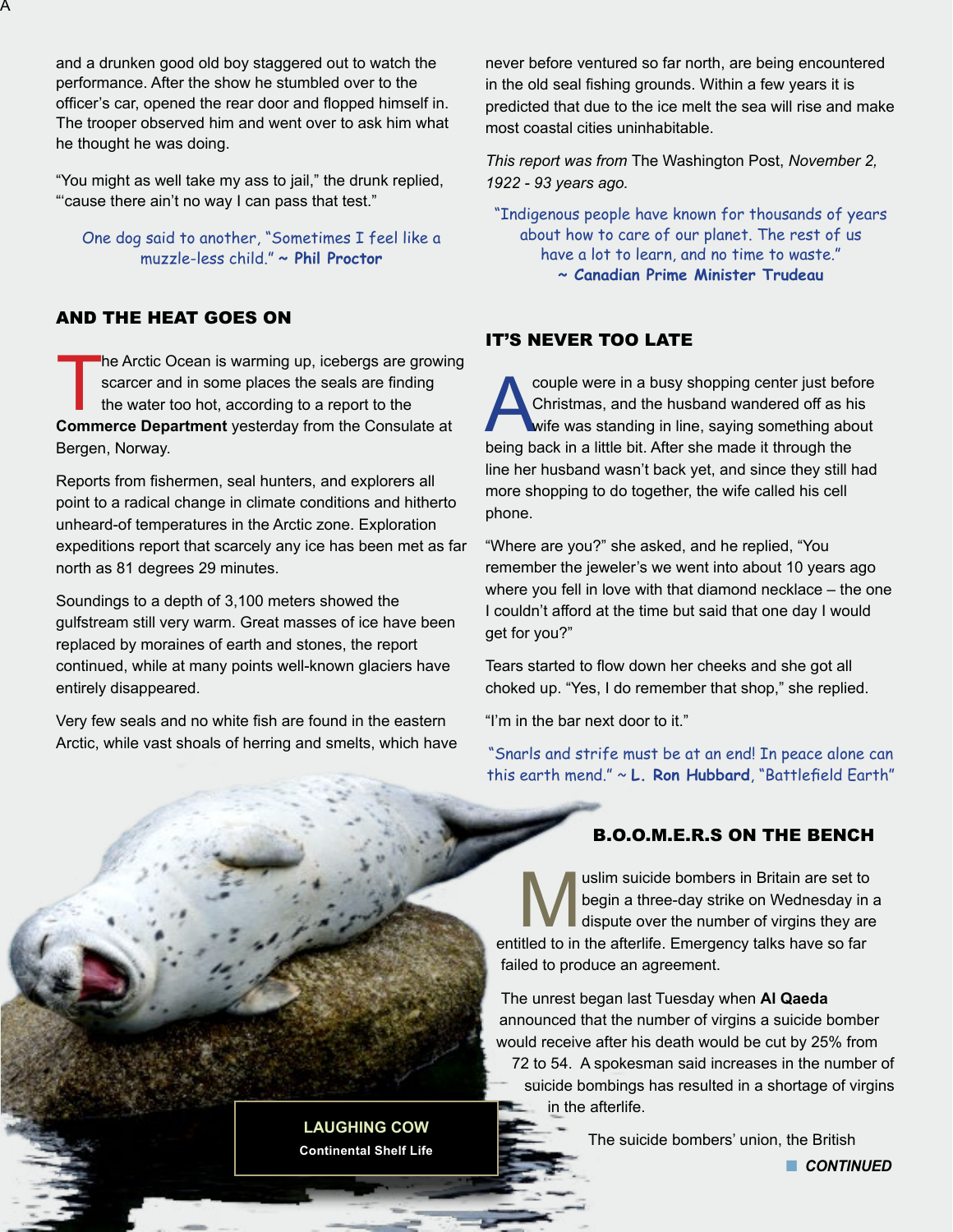

Organization of Occupational Martyrs (B.O.O.M.) responded with a statement saying the move was unacceptable to its members and called for a strike vote. General Secretary **Abdullah Amir** told the press, "Our members are literally working themselves to death in the cause of Jihad. We don't ask for much in return but to be treated like this is like a kick in the teeth."

"It's a straight choice between reducing expenditures or laying people off," he concluded. "I don't like cutting benefits, but I'd hate to have to tell 3,000 of my staff that they won't be able to blow themselves up."

"Life is always going to be stranger than fiction, because fiction has to be convincing, and life doesn't." **~ Neil Gaiman**

#### TIT FOR TAT

man spied a lady with humungous tatas. "Excuse me,"<br>he asked politely, "Can I bite your beautiful breasts<br>for \$1000?" Intrigued, she agrees, so they make their<br>way to a seculded corner where be unbuttons her blouse and he asked politely, "Can I bite your beautiful breasts for \$1000?" Intrigued, she agrees, so they make their way to a secluded corner where he unbuttons her blouse and buries his face in her breasts for about 10 minutes.

Eventually, the lady asks, "Aren't you gonna bite 'em?"

"No, thanks," he replies, "It's too expensive."

Miraloma Elementary replaced separate restrooms for kindergarteners with single-stall, gender-neutral restrooms. **~ Phil's Phunny Phacts**

#### BITE THE BULLET

Cording to **NRA Vice President Wayne**<br>
LaPierre," writes *Los Angeles Times* sub-<br>
Charles L. Martin, "The only thing that s **LaPierre**," writes *Los Angeles Times* subscriber **Charles L. Martin**, "'The only thing that stops a bad guy with a gun is a good guy with a gun.'

"Well, let's see now: You're having dinner with your family when someone breaks in; you're jogging, when someone jumps out of the bushes; you are doing Pilates exercises when someone breaks in; you're having dinner with some business friends when someone breaks in; you are driving

down the road when someone pulls alongside you; you are swimming in your backyard when someone shoots you – should I continue?

"You can't have your finger on the trigger every minute of every day. Just ask the nine people killed while at church in Charleston,

**n** CONTINUED



**GOOD GRIEF Susan and Wayne LaPierre hobnobbing with legislators in Washington DC last May.**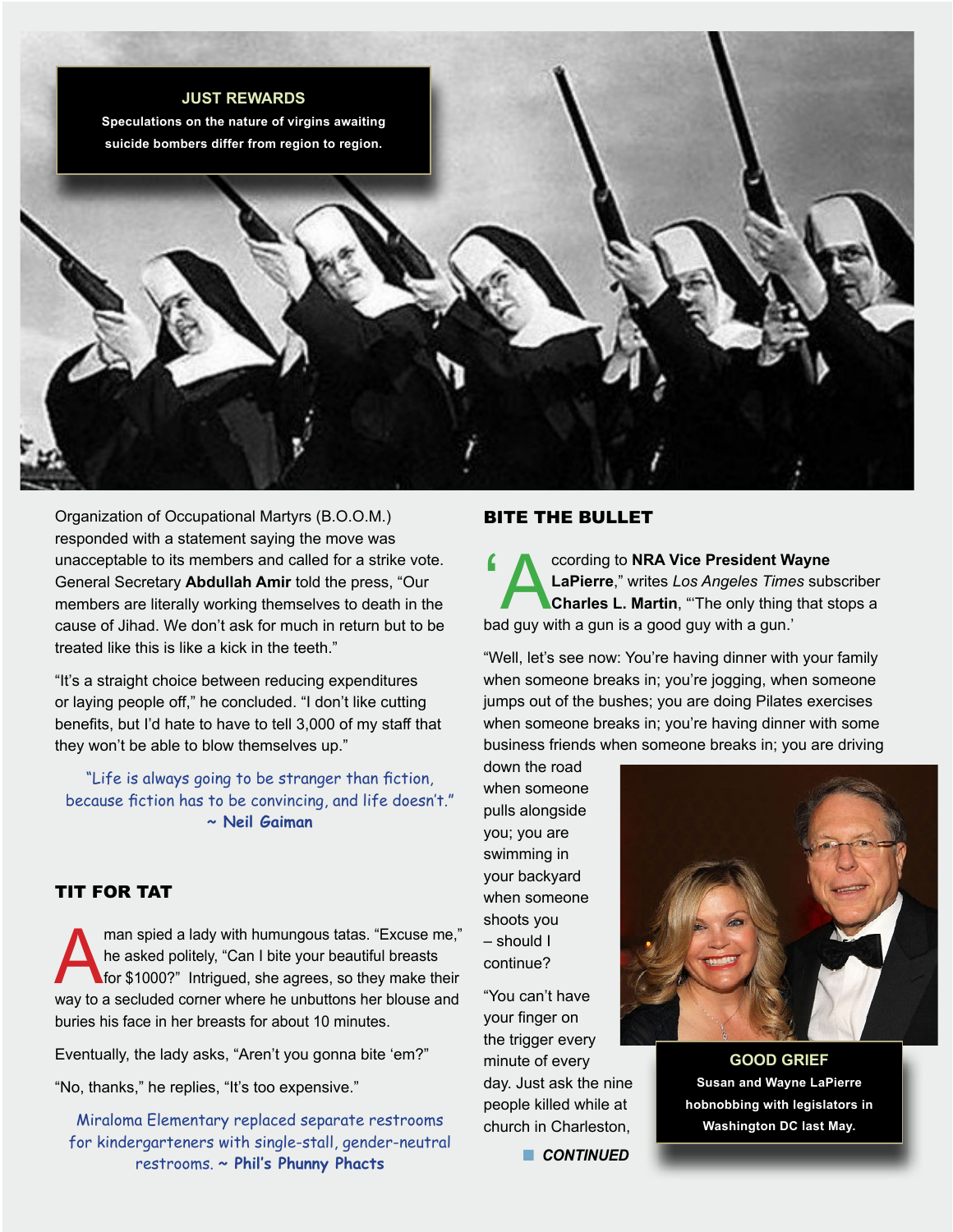S.C. or the two Las Vegas cops killed while eating lunch"… And by the way, a toddler shoots someone in the U.S. once a week. [View **[GUNS](https://m.youtube.com/watch?v=0rR9IaXH1M0)** in 'Planet Click' below]

"Snarls and strife must be at an end! In peace alone can this earth mend." ~ **L. Ron Hubbard**, "Battlefield Earth"

## DE NILE IS JUST A RIVER IN EGYPT

*A friend is considering a holiday trip to Egypt and asked for advice. Here it is:*

 $\blacksquare$  was in Egypt in a previous life as a muralist, working on the Pharoah's tomb – all ULTRA SECRET, as you can imagine – so I took an oath and he killed me anyway. Most of my work was destroyed by mold soon

after anyway, when the pyramids were converted into grain storage facilities under the dynasty of **Tutten Ben Carson**.

"Regarding rentals: if your camels become overheated, you can eat them, or go to Achmed's 'All Is Well' watering station, out there in the desert somewhere. Follow the dromedary droppings. And if you want a 'hot date' in the oasis, shake the trees right outside your tent.

PLANETEARS **[DEADLY](https://www.youtube.com/watch?v=GBvfiCdk-jc&app=desktop) [CUT](http://www.dailymail.co.uk/news/article-3344251/Fancy-cut-blowtorch-Real-life-Edward-Scissorhands-uses-samurai-swords-fire-specially-claws-achieve-perfect-hairstyles.html)** [HOLY MOLEY](https://www.youtube.com/watch?v=zEnWw_lH4tQ) [BOOLA BOOLA](http://yale1962.org/speakout/?page_id=2934) [GUNS](https://m.youtube.com/watch?v=0rR9IaXH1M0) [GUNTIME](https://www.facebook.com/Quaker.Joe/videos/1533716663616161/?pnref=story) [THE END](https://www.youtube.com/embed/_43f9RzAqMM) **[PIX](http://brightside.me/article/25-stunning-shots-that-will-captivate-even-professional-photographers-57455/)** [BRAINY](http://1funny.com/the-bar-brain-surgeon/) **[CHECKOUT](http://tinyurl.com/lptgzqv)** [REFLECTIONS](http://www.ba-bamail.com/content.aspx?emailid=18594&memberid=823000) [BUSTER](https://www.youtube.com/watch?v=UWEjxkkB8Xs) **CLICK WORDS TO OPEN**

PLANETCLICK

#### "And as for

current tourist attractions – there *were* none and no lines in my days, but I'd suggest that it's 'toor-isky' now. I'd take hypnotic regression over physical transportation, but that's just my opinion. I'm dead. Have a great trip!"

According to **Casting Frontier**, I'm a match for "Twin boys, 1 and 1/2 to 3 yrs - must have dexterity with a spoon and bowl, can feed himself..."

**~ Phil's Phunny Phacts**

#### IT'S RELATIVE

drunk walks into a biker bar and orders a drink.<br>Looking around, he sees three men sitting at a<br>corner table. He gets up, staggers to the table, l Looking around, he sees three men sitting at a corner table. He gets up, staggers to the table, leans over, looks the biggest, meanest biker in the face and says: "I went by your grandma's house today and I saw her in the hallway buck-naked. Man, she is one fine-looking woman!'"

The biker looks at him and doesn't say a word. His buddies are confused, because he is one bad biker and would fight at the drop of a hat. The drunk leans on the table again and says: "I got it on with your grandma and she is good, the best I ever had!" The biker's buddies are starting to get really pissed but the biker still says nothing.

"I'll tell you something else, boy," barks the old sot, "Your grandma liked it – she was beggin' for more!"

At this point the biker stands up, takes the old fart by the shoulders, looks him square in the eyes and says, 'Grandpa – Go home!'

Bill Maher and Bill O'Reilly are distant cousins, according to the PBS series "Finding Your Roots." **~ Phil's Phunny Phacts**

### LAST LOSS OF THIS YEAR

**Bonnie L. Muir**, my only surviving aunt, died peacefully<br>at the age of 97 in her son **Joe Muir's** home in<br>Portland, Maine. Born on Aug. 18, 1918, in Goshen,<br>Ind, to Hazel and George Yoder, my uncle Phil, my mom at the age of 97 in her son **Joe Muir**'s home in Portland, Maine. Born on Aug. 18, 1918, in Goshen, Ind. to **Hazel** and **George Yoder**, my uncle, **Phil**, my mom, **Audre**, and her twin sister **Betty**, predeceased her.

Dubbed "Rah Rah" by her one-year-old grandson **Gabe**, Bonnie helped raise him to a fine young man of 15. She had bonded immediately with her daughter-in-law **Vickie** after moving east, by sharing an obsession with *The Sopranos*. Her daughter **Betsy** and son-in-law **Michael Kastro** also brought her much joy by visiting frequently from their hometown in Goshen.



A college graduate, Bonnie lived with her twin in Greenwich Village in the '40s where they were intimate friends with established artists like **Berenice Abbott** and **Patricia Highsmith**, and there she met her future husband, **Fitch**.

After his death, Bonnie traveled the world in her 80s with her friend, **Peter Weston Webb**. She was always willing to extend a helping hand, loved literature, crossword puzzles,